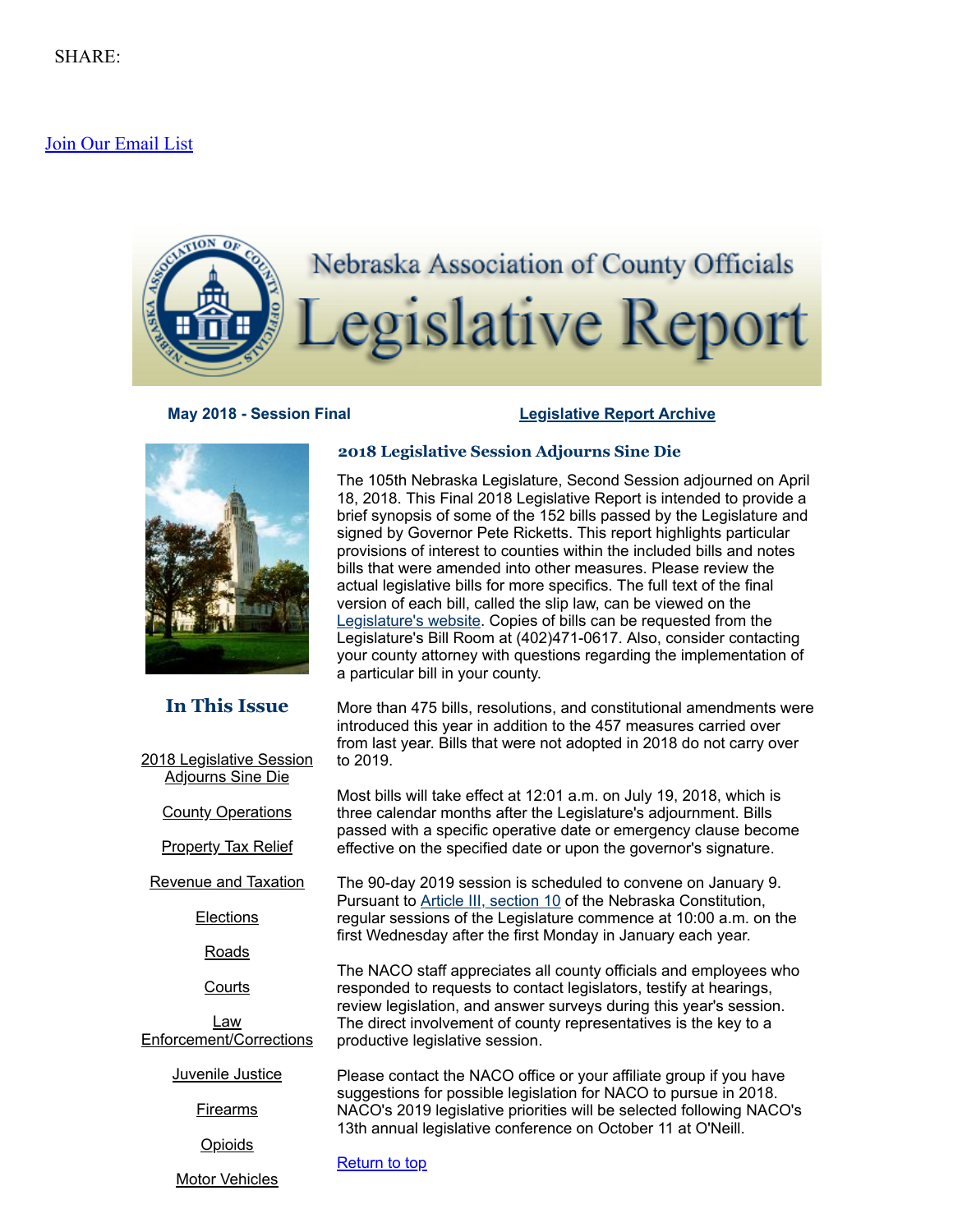#### [Veterans](#page-8-0) Issues

**Tax [Increments](#page-8-1)** Financing (TIF)

Urban [Affairs](#page-8-2)

**State [Budget](#page-9-0)** 

[Retirement](#page-9-1)

**Other [Issues](#page-9-2)** 

**Interim [Studies](#page-10-0)** 



on Facebook

#### <span id="page-1-0"></span>**County Operations**

[LB1098](https://nebraskalegislature.gov/bills/view_bill.php?DocumentID=34717) increases the dollar amount triggering competitive bidding under the County Purchasing Act to \$50,000. Currently the threshold requiring competitive bidding is \$20,000. If the estimated value of the purchase is greater than \$10,000 and less than \$50,000, three informal bids, if practicable are required under LB1098. Existing law sets the range for informal bids at greater than \$5,000 to less than \$20,000. If the estimated value of the purchase is less than \$10,000, bidding is not required. The current rate for informal bids is less than \$5,000.

[LB1036](https://nebraskalegislature.gov/bills/view_bill.php?DocumentID=34703) doubles the dollar amount that can be spent on employee recognition dinners under the Local Government Miscellaneous Expenditures Act from \$25 to \$50. The rate has not been increased since 1993.

[LB861](https://nebraskalegislature.gov/bills/view_bill.php?DocumentID=34272) allows counties that are the site of a state correctional facility to file a claim with the state to recover costs of prosecution related to an incident, such as a riot, when the costs exceed 2.5 cents of the county's levy authority. The bill applies to incidents occurring after May 1, 2015.

[LB953](https://nebraskalegislature.gov/bills/view_bill.php?DocumentID=34233) provides that any contractor who has unpaid fines for violating the Employee Classification Act by misclassifying employees as independent contractors is barred from contracting with the state or any political subdivision until the fines are paid. This language was originally introduced in [LB784.](https://nebraskalegislature.gov/bills/view_bill.php?DocumentID=34258) Other sections of the bill allow the Workers' Compensation Court to approve a lump-sum settlement if the beneficiary is or will soon be eligible for Medicare.

[LB760](https://nebraskalegislature.gov/bills/view_bill.php?DocumentID=33897) addresses an omission in the 2016 Volunteer Emergency Responders Incentive Act that provides an income tax credit for qualified active volunteer emergency responders, rescue squad members, and firefighters that serve a city, village, or rural or suburban fire protection district. The Act inadvertently left out volunteers serving a county. LB760 adds county volunteers to the list of individuals eligible for the credit. The bill took effect on April 11.

[LB993](https://nebraskalegislature.gov/bills/view_bill.php?DocumentID=34446) creates the 911 Service System Advisory Committee to make recommendations to the Public Service Commission (PSC) regarding the implementation and funding of next generation 911. Fourteen appointed members will represent county officials, emergency managers, public safety answering points, law enforcement, wireless carriers, and others. The PSC will determine how to allocate the 911 Service System Fund and the criteria for distribution. Funds can be used for costs of governing bodies or public safety answering points, including, but not limited to the acquisition of new equipment, delivering core services, and training personnel used to provide 911 services.

[LB449](https://nebraskalegislature.gov/bills/view_bill.php?DocumentID=30936) was passed by the Legislature but vetoed by Governor Ricketts. The bill would have repealed the Black-Tailed Prairie Dog Management Act which allows counties to enact a management plan when neighbors object to prairie dogs on adjacent property. Much of the debate and the veto message focused on landowner rights.

Two bills, [LB997](https://nebraskalegislature.gov/bills/view_bill.php?DocumentID=34485) and [LB831](https://nebraskalegislature.gov/bills/view_bill.php?DocumentID=34279), that would have capped salaries for county officials and administrative employees did not advance from committee. Measures to impose a moratorium on wind energy development in [LB1054](https://nebraskalegislature.gov/bills/view_bill.php?DocumentID=34567) did not pass.

## [Return](#page-0-1) to top

#### <span id="page-1-1"></span>**Property Tax Relief**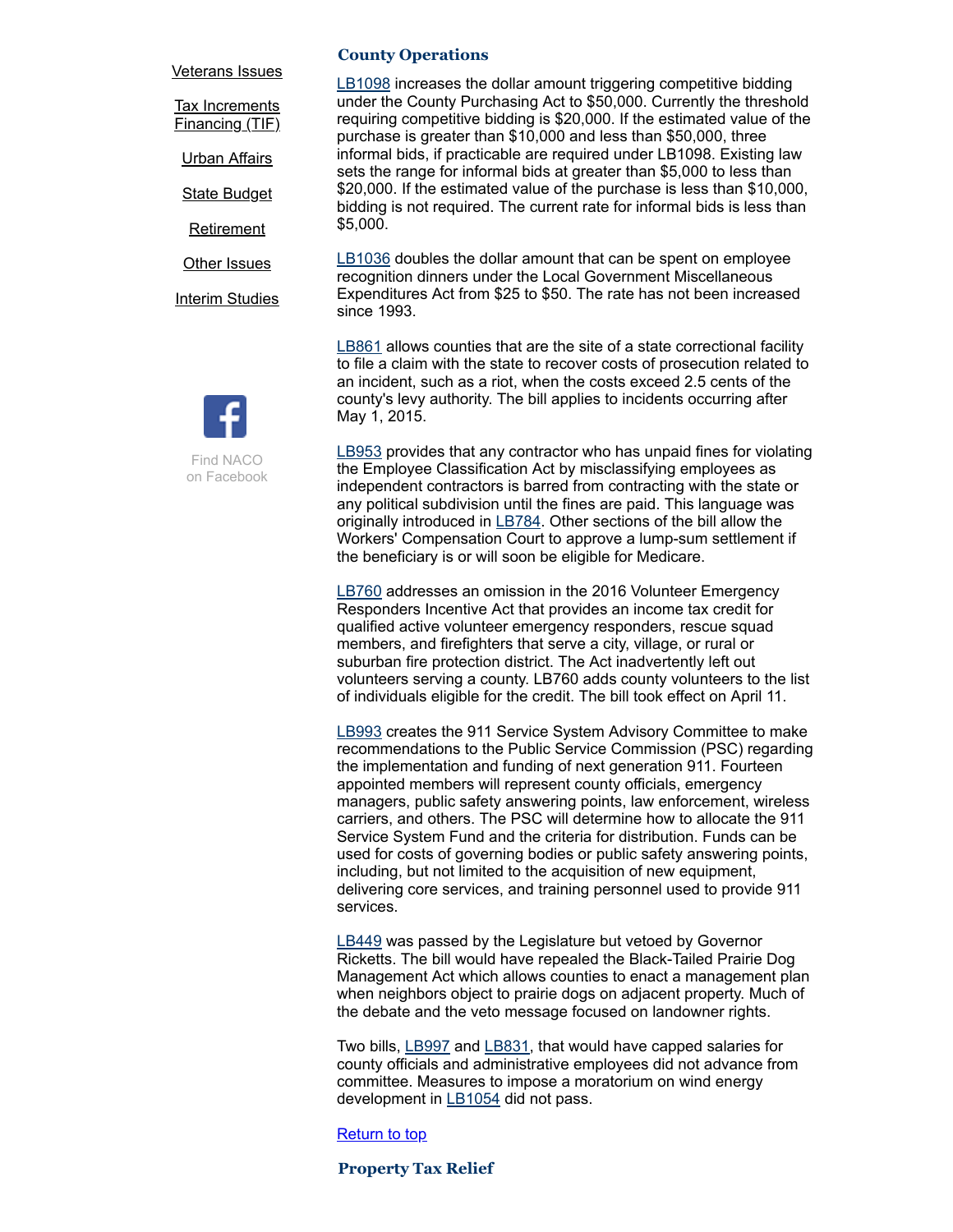Several senators and Governor Ricketts offered proposals for property tax relief but ultimately no bill advanced beyond the first round of debate. The governor's proposal, [LB947](https://nebraskalegislature.gov/bills/view_bill.php?DocumentID=34496), and Senator Steve Erdman's [LB829](https://nebraskalegislature.gov/bills/view_bill.php?DocumentID=34299) would have provided an income tax credit for property taxes paid to fund K-12 education. A petition was circulated but withdrawn that would have placed the changes proposed by LB829 on the November general election ballot.

[LB1103](https://nebraskalegislature.gov/bills/view_bill.php?DocumentID=34451) by Senator Curt Friesen would have provided a minimum amount of state funding to school districts for property tax relief. [LB640](https://nebraskalegislature.gov/bills/view_bill.php?DocumentID=31527) by Senator Mike Groene would also have approached property tax relief through state aid to schools. [LB1084](https://nebraskalegislature.gov/bills/view_bill.php?DocumentID=34434) by Senator Tom Briese would have provided for sales tax increases and elimination of some exemptions to offset property tax relief. [LB1108](https://nebraskalegislature.gov/bills/view_bill.php?DocumentID=34691) by Senator Burke Harr would have added a workforce investment element to provide future relief.

Some of the other proposals to add funds to the Property Tax Credit Act included [LB910,](https://nebraskalegislature.gov/bills/view_bill.php?DocumentID=34228) [LB1075,](https://nebraskalegislature.gov/bills/view_bill.php?DocumentID=34733) [LB1086,](https://nebraskalegislature.gov/bills/view_bill.php?DocumentID=34525) and [LB1088](https://nebraskalegislature.gov/bills/view_bill.php?DocumentID=34033).

#### [Return](#page-0-1) to top

# <span id="page-2-0"></span>**Revenue and Taxation**

[LB885](https://nebraskalegislature.gov/bills/view_bill.php?DocumentID=34019) requires the county clerk to mail a copy of the property tax protest form to the property owner when the valuation has been protested by someone other than the owner. Notice would not need to be provided to third parties, such as management companies, who protest on behalf of the owner. Notice of the county board of equalization's decision must also be mailed to the property owner. The bill takes effect on January 1, 2019.

[LB1089](https://nebraskalegislature.gov/bills/view_bill.php?DocumentID=34134) is the annual Department of Revenue clean-up bill. It harmonizes homestead exemption language related to unremarried surviving spouses of servicemembers. Assessors must mail written notice of the rejection of a homestead exemption within 10 days of the rejection, rather than no later than July 31. An amendment was adopted in response to changes in federal law that would hold Nebraskans harmless in like-kind exchanges of personal property.

[LB1090](https://nebraskalegislature.gov/bills/view_bill.php?DocumentID=34666) adjusts personal exemptions, itemized deductions, individual income tax brackets, and other taxes that are tied to the federal tax code. The changes are intended to prevent a tax increase for Nebraskans due to the federal Tax Cuts and Jobs Act of 2017.

[LB758](https://nebraskalegislature.gov/bills/view_bill.php?DocumentID=34459) provides for joint entities created by interlocal agreements or natural resources districts that acquire title to private land for developing and operating a water augmentation project for streamflow enhancement to make voluntary in lieu of tax payments. The amount cannot exceed the amount of real property taxes that would have been paid. The entity must provide notice of the project, hold a public hearing, and seek input from officials in the county where the project will be located. The entity must prepare an annual report on water and land usage, as well as the amount of revenue gained from land leases and payments in lieu of taxes. The entity must submit all leases to the appropriate county assessor.

Several bills were offered to revise tax sales statutes, including [LB1097](https://nebraskalegislature.gov/bills/view_bill.php?DocumentID=34208) that Senator Mike Hilgers introduced at NACO's request. The bill would have required submission of additional information, including a complete legal description, when a tax sales certificate holder pursues a treasurers deed. Other bills would have required the parcel ID number on the delinquent tax list ([LB965\)](https://nebraskalegislature.gov/bills/view_bill.php?DocumentID=34211) and [LB1028](https://nebraskalegislature.gov/bills/view_bill.php?DocumentID=34474) would have permitted tax sales certificate purchasers to make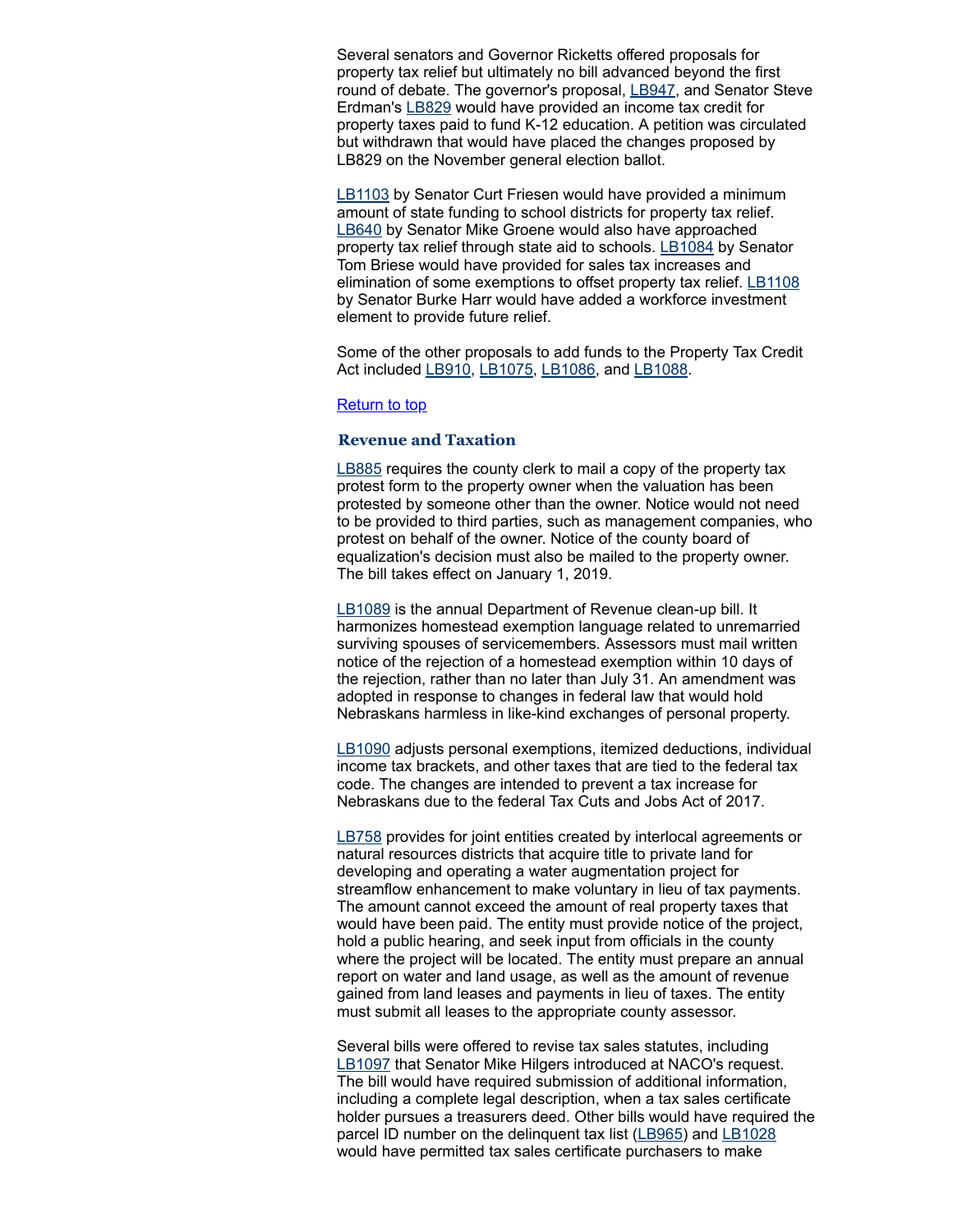improvements to the property before obtaining title.

#### [Return](#page-0-1) to top

# <span id="page-3-0"></span>**Elections**

[LB1038](https://nebraskalegislature.gov/bills/view_bill.php?DocumentID=34306) extends the deadline for online voter registration from 5:00 p.m. to midnight on the deadline day. The bill carries an emergency clause and took effect on April 17.

[LB744](https://nebraskalegislature.gov/bills/view_bill.php?DocumentID=34047) creates the Legislative Qualifications and Election Contests Act to address contested elections for seats in the Legislature. The bill was introduced after senators discovered a lack of guidance in how to approach a challenge to a senator's residency last year. The process is separate from challenges for other offices under the Election Act.

[LB1065](https://nebraskalegislature.gov/bills/view_bill.php?DocumentID=34683) codifies authority to use electronic poll books. As introduced, photo and digital signature databases from the Department of Motor Vehicles would have been merged to create the pollbooks. Those procedures were removed before the bill was passed.

Measures to require voters to present identification, [LB1066](https://nebraskalegislature.gov/bills/view_bill.php?DocumentID=34480) and [LR1CA,](https://nebraskalegislature.gov/bills/view_bill.php?DocumentID=31414) were not adopted. [LB290,](https://nebraskalegislature.gov/bills/view_bill.php?DocumentID=31262) a carryover bill that would have provided for automatic voter registration at the time of applying for a driver's license or state identification card, was not debated on the floor.

# [Return](#page-0-1) to top

# <span id="page-3-1"></span>**Roads and Bridges**

[LB310](https://nebraskalegislature.gov/bills/view_bill.php?DocumentID=30968) was introduced by Senator Curt Friesen on behalf of NACO to clarify that weight limit signs do not need to be posted on bridges if the weight limit on the bridge matches the limit on the road. The bill defines culverts as having a span of 60 inches or more for purposes of weight limits for implements of husbandry being operated on county roads. The bill clarifies liability for persons driving across a bridge in excess of the weight limits.

[LB733](https://nebraskalegislature.gov/bills/view_bill.php?DocumentID=33991) extends the duration of Class B county highway or street superintendent licenses from one year to three years to match the length of Class A licenses. The bill takes effect on October 1, 2018.

[LB1009](https://nebraskalegislature.gov/bills/view_bill.php?DocumentID=33960) provides for increased speed limits by five miles per hour on most categories of roads except the interstate. It also creates a new "super-two" category of major arterial highway. Such highways are designed primarily for through traffic with passing lanes spaced intermittently and on alternating sides to provide predictable opportunities to pass slower moving vehicles.

[LB78](https://nebraskalegislature.gov/bills/view_bill.php?DocumentID=30915) provides the authority for the Nebraska Department of Transportation and a governmental subdivision to negotiate the terms and conditions of the relinquishment of a section of the state highway system. A written memo of understanding outlining the agreement must be filed as a public record. The bill takes effect on July 19, 2018.

#### **[Return](#page-0-1) to top**

#### <span id="page-3-2"></span>**Courts**

[LB193](https://nebraskalegislature.gov/bills/view_bill.php?DocumentID=30791) was introduced by Senator Patty Pansing Brooks on NACO's behalf to update district court terminology and practices to reflect the functionality of the Supreme Court's electronic case management system. When the JUSTICE system was implemented in the 1990's,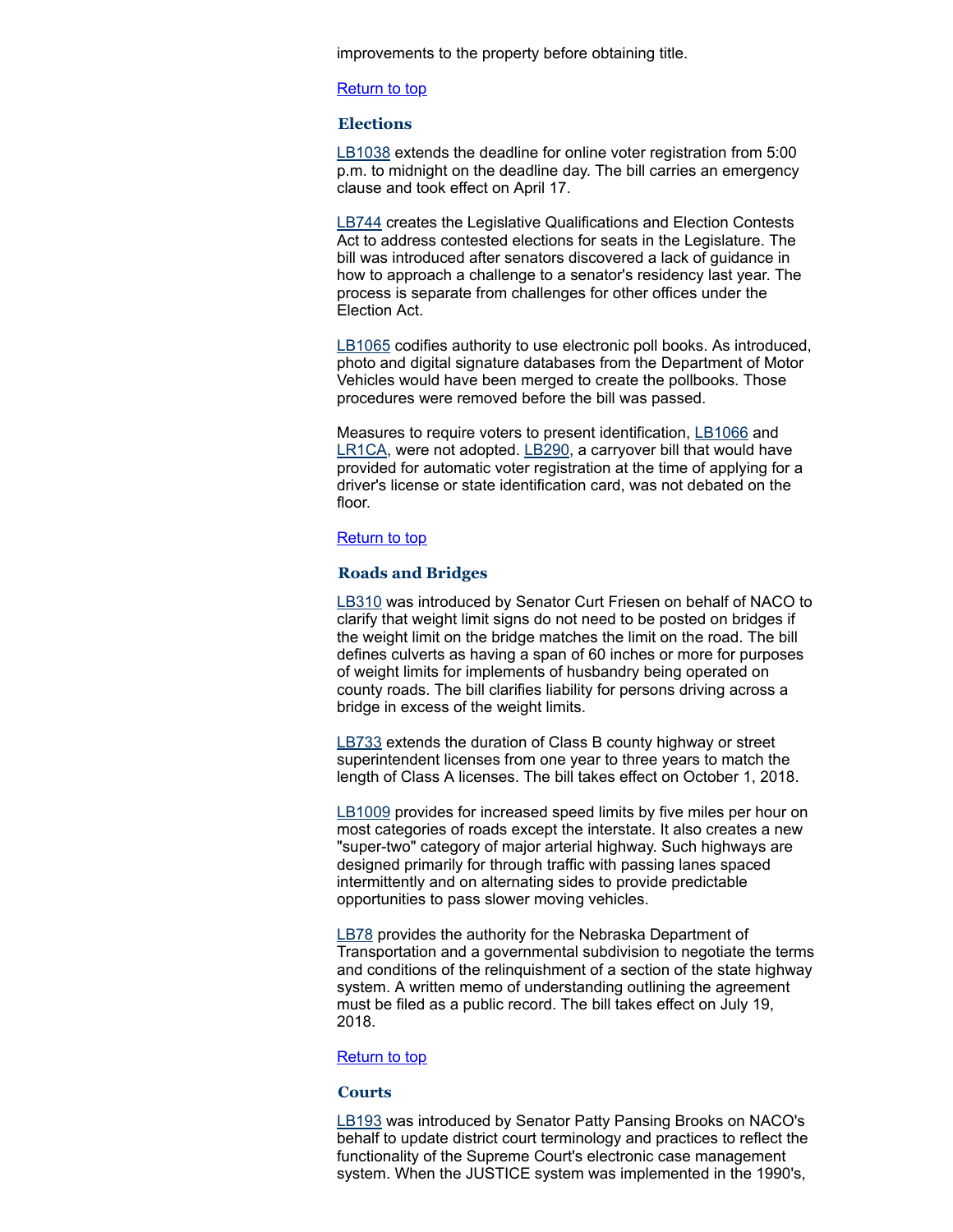statutes were not revised to reflect electronic retention, rather than paper retention of records, and unnecessary duplication of records held in the electronic system. Other changes harmonize multiple different usages of the same terms, such as docket and file.

[LB146](https://nebraskalegislature.gov/bills/view_bill.php?DocumentID=31342) allows infractions to be set aside in the same manner that is currently available for misdemeanors and felonies.

[LB697](https://nebraskalegislature.gov/bills/view_bill.php?DocumentID=34270) revises district court judicial district boundaries. Clay and Nuckolls counties are moved from District 1 to District 10 to equalize caseloads.

[LB983](https://nebraskalegislature.gov/bills/view_bill.php?DocumentID=34615) updates a statute that was missed last year when legislation was adopted to address new court rules on media access during audiovisual court appearances.

[LB708](https://nebraskalegislature.gov/bills/view_bill.php?DocumentID=34254) provides that new filing fees and other court costs are not assessed on bridge orders that transfer cases from juvenile court to district court.

[LB714](https://nebraskalegislature.gov/bills/view_bill.php?DocumentID=34196) creates a judicial process for emancipation of minors. The bill sets out substantive and procedural issues including hearing requirements and treatment of child support and custody orders.

[LB1132](https://nebraskalegislature.gov/bills/view_bill.php?DocumentID=34753) creates a process for a victim of sex trafficking to petition the court to set aside a conviction or adjudication for prostitution-related and other offenses. The bill contains language from **[LB855](https://nebraskalegislature.gov/bills/view_bill.php?DocumentID=34068)** that allows a person who has received a pardon to have his or her criminal record sealed and [LB897](https://nebraskalegislature.gov/bills/view_bill.php?DocumentID=34164) that requires written consent from the patient before a medical professional contacts law enforcement when the patient is suspected to be a victim of sexual assault.

[LB104](https://nebraskalegislature.gov/bills/view_bill.php?DocumentID=30878) allows for a temporary surrogate to make healthcare decisions for persons who are incapable or incapacitated but do not have guardianship in place or a medical power of attorney. The surrogacy is removed when the person is no longer incapacitated.

#### [Return](#page-0-1) to top

# <span id="page-4-0"></span>**Law Enforcement/Corrections**

[LB776](https://nebraskalegislature.gov/bills/view_bill.php?DocumentID=34129) requires each county jail to make available either a prepaid telephone call system or collect telephone call system, or a combination thereof, so that inmates can communicate with their families and attorneys. The county may receive revenue for reasonable operating costs but cannot receive excessive commissions or bonus payments. The Jail Standards Board may consider rates provided in the federal code for cost comparisons to determine reasonableness.

[LB275](https://nebraskalegislature.gov/bills/view_bill.php?DocumentID=31429) authorizes law enforcement agencies to remove abandoned or trespassing motor vehicles from private property upon request of the property owner. Existing statute defines abandoned as having been left without permission for at least seven days.

[LB773](https://nebraskalegislature.gov/bills/view_bill.php?DocumentID=34381) makes it a crime to threaten or harass someone with a text or email message. The bill updates existing language regarding the offense of intimidation by telephone call to include electronic communications. It also makes it a crime to possess a scanning or encoding machine with the intent to obtain information on a payment card without the owner's permission.

[LB791](https://nebraskalegislature.gov/bills/view_bill.php?DocumentID=34366) requires state and local law enforcement agencies to submit a personnel change in status form within seven calendar days after an officer is hired or leaves employment by the agency. The agency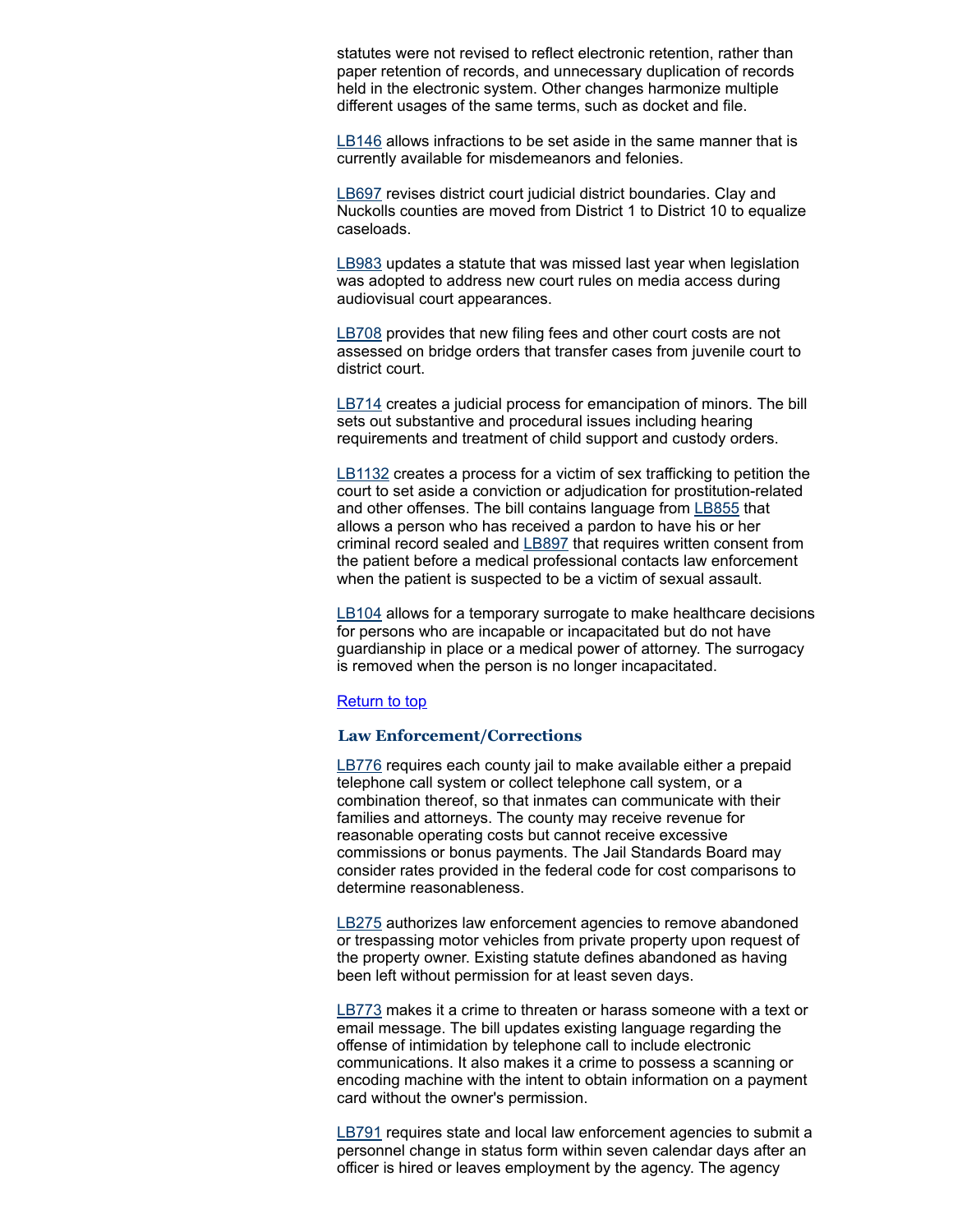must maintain records of the reasons and circumstances surrounding the officer's separation from the agency for five years. Records showing officer conduct that could constitute grounds for revocation or suspension must be retained for the duration of the officer's employment with the agency and ten years thereafter. If an officer is terminated or allowed to resign in lieu of termination for conduct that could constitute incompetence, dishonesty, a felony violation, or other listed circumstance, a report must be submitted within 30 days. Persons holding a law enforcement certificate and seeking a job as a law enforcement officer must provide a signed waiver to prospective employers upon a conditional offer of employment to contact former employers and obtain copies of these records. The bill carries an emergency clause and took effect when it was signed on April 23.

[LB480](https://nebraskalegislature.gov/bills/view_bill.php?DocumentID=31405) prohibits health insurers from denying reimbursement or canceling coverage if the insured is in temporary custody or before the disposition of their case.

[LB859](https://nebraskalegislature.gov/bills/view_bill.php?DocumentID=34096) allows records relating to the cause of or circumstances surrounding the death of an employee arising from employment to be released to a family member after the investigation is concluded. Informant identification and other information that would compromise an ongoing criminal investigation could be withheld.

[LB913](https://nebraskalegislature.gov/bills/view_bill.php?DocumentID=34462) adds health care professionals to the list of public safety officers addressed under statutes for assault with a bodily fluid against a public safety officer.

[LB160](https://nebraskalegislature.gov/bills/view_bill.php?DocumentID=31237) extends crime victims' rights to three additional crimes involving intimate partners, sexual assault, and domestic assault. These rights include the right to be informed about the prosecution of the perpetrator, to make a personal statement about the impact of the crime, and other rights.

[LB258](https://nebraskalegislature.gov/bills/view_bill.php?DocumentID=31211) requires the Department of Correctional Services to provide an opportunity for inmates and parolees to obtain a state identification card or renew a motor vehicle operator's license prior to discharge from a state correctional facility. The bill takes effect on July 1, 2020.

[LB852](https://nebraskalegislature.gov/bills/view_bill.php?DocumentID=34350) allows inmates to leave a state correctional facility for participate in substance abuse evaluations or treatment, attend rehabilitative programming, or other approved purposes.

[LB1081](https://nebraskalegislature.gov/bills/view_bill.php?DocumentID=34292) provides that on or before August 1 each year, all school boards shall review the rules of student conduct adopted by the school board with the county attorney. The rules outline when the school would be required to contact law enforcement if a student displays such conduct.

[LB841](https://nebraskalegislature.gov/bills/view_bill.php?DocumentID=34099) changes the name of the Office of Parole Administration to the Division of Parole Supervision and places the Division within the Board of Parole. It require the creation of an accelerated release plan if prison overcrowding exceeds 140 percent of capacity on July 1, 2020. Amendments were offered but not adopted that would have provided statutory authority for counties to house inmates for the state and required counties to immediately house inmates accused of assaulting a state correctional facility officer.

#### **[Return](#page-0-1) to top**

# <span id="page-5-0"></span>**Juvenile Justice**

[LB670](https://nebraskalegislature.gov/bills/view_bill.php?DocumentID=34197) changes the membership and duties of the Nebraska Coalition for Juvenile Justice. The coalition makes recommendations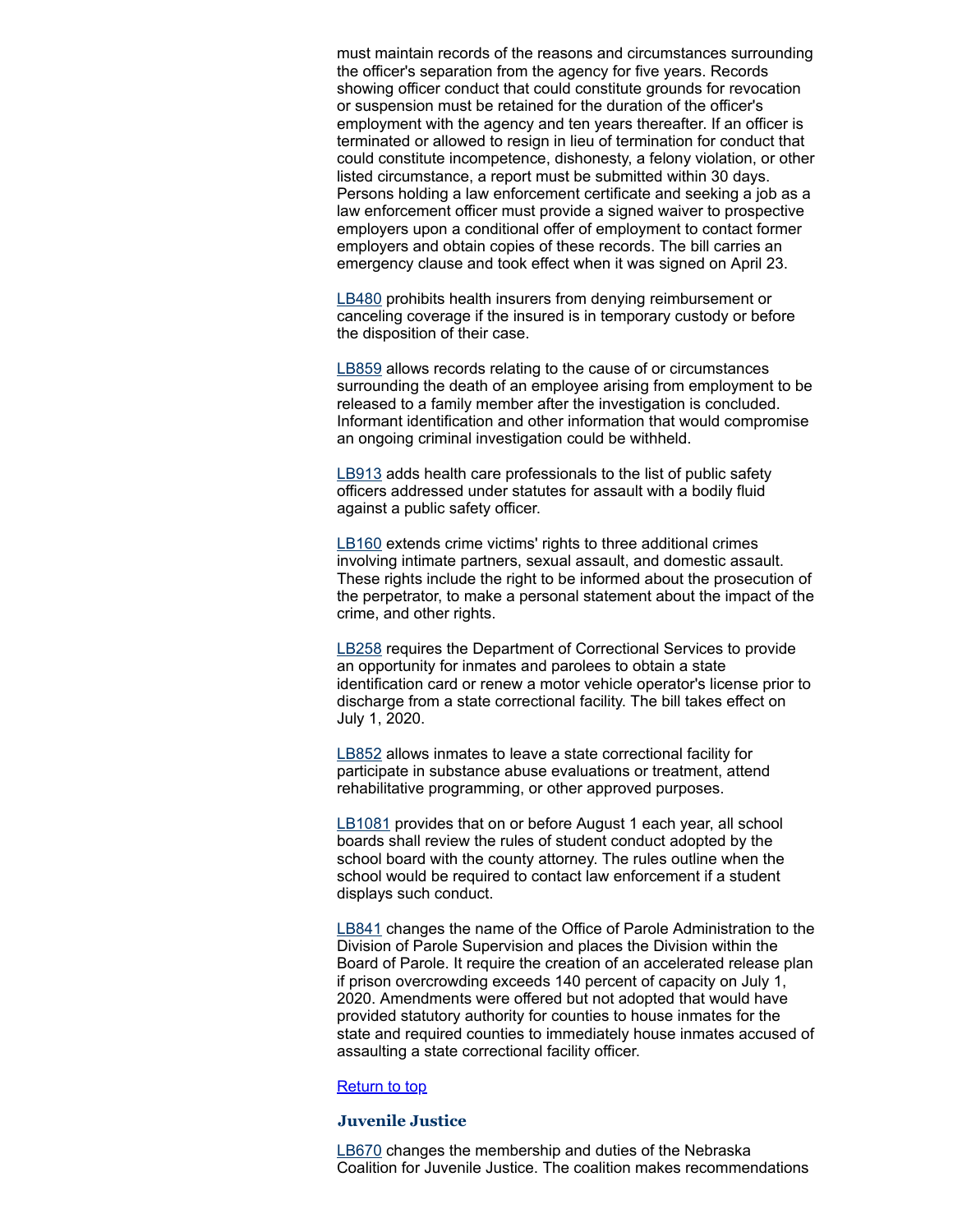to the Crime Commission for awarding grants and studies juvenile justice issues. Several other juvenile justice bills were amended into LB670. [LB516](https://nebraskalegislature.gov/bills/view_bill.php?DocumentID=31683) requires redaction of personal identifying information on room confinement reports. [LB673](https://nebraskalegislature.gov/bills/view_bill.php?DocumentID=34255) strikes a requirement for certain preliminary hearings to be held before an impartial person other than the juvenile's probation officer or another person directly involved in the case. [LB774](https://nebraskalegislature.gov/bills/view_bill.php?DocumentID=34360) authorizes a law enforcement officer who takes a juvenile under age 11 into temporary custody to release the juvenile without delivering custody to the Department of Health and Human Services. [LB1112](https://nebraskalegislature.gov/bills/view_bill.php?DocumentID=34648) allows community-based juvenile aid to be used for certain capital construction and to examine disproportionate minority contact. Further conditions limiting detention for juveniles take effect July 1, 2019.

[LB990](https://nebraskalegislature.gov/bills/view_bill.php?DocumentID=34458) prohibits juvenile felony offenders who have been adjudicated for a felony or a misdemeanor crime of domestic violence from possessing a firearm until the age of 25. Exceptions are made for members of the armed forces and law enforcement. Prior to reaching age 25, a juvenile may petition the court for an exemption and reinstatement of his or her right to possess a firearm.

[LB1078](https://nebraskalegislature.gov/bills/view_bill.php?DocumentID=34778) contains requirements for sibling placement of foster children with the Department of Health and Human Services. It requires increased reporting of sexual abuse of state wards or juveniles on probation, in a detention facility, or residential child-caring agency.

[LB158,](https://nebraskalegislature.gov/bills/view_bill.php?DocumentID=31309) a bill to require counsel for juveniles when a court petition is filed anywhere in the state, was prioritized by Senator Patty Pansing Brooks, but an attempt to invoke cloture was unsuccessful and the bill did not advance. Legislation enacted in 2016 requires counsel for juveniles in counties over 150,000. A \$1 increase in court fees was proposed to help cover the cost to counties.

# [Return](#page-0-1) to top

# <span id="page-6-0"></span>**Firearms**

[LB100](https://nebraskalegislature.gov/bills/view_bill.php?DocumentID=30672) allows individuals who are released from a mental health commitment or treatment to petition the mental health board to reinstate firearm licenses. The petitioner must prove by clear and convincing evidence that the license should be reinstated. This is the same standard currently used to make a determination that a person is mentally ill and dangerous and therefore disqualified from holding a firearms license or concealed carry permit.

[LB902](https://nebraskalegislature.gov/bills/view_bill.php?DocumentID=34506) authorizes withholding from public disclosure information related to firearm registration, possession, sale or use applications or permits. The information would be available upon request to any federal, state, county, or local law enforcement agency.

# [Return](#page-0-1) to top

# <span id="page-6-1"></span>**Opioids**

[LB931](https://nebraskalegislature.gov/bills/view_bill.php?DocumentID=34043) contains language from three bills tightening restrictions on prescribing and dispensing opioids. It limits prescriptions of opioids for patients under age 17 to a seven-day supply. Concepts were added from [LB933](https://nebraskalegislature.gov/bills/view_bill.php?DocumentID=34073) to require medical practitioners to notify patients of the risk of addiction and overdoses when prescribing opioids. Language from [LB934](https://nebraskalegislature.gov/bills/view_bill.php?DocumentID=34091) was amended into to LB931 to require a person picking up a prescription for opioids to provide photo identification.

[LB923](https://nebraskalegislature.gov/bills/view_bill.php?DocumentID=34471) creates immunity for law enforcement employees who prescribe or dispense naloxone to a person experiencing an opioidrelated overdose.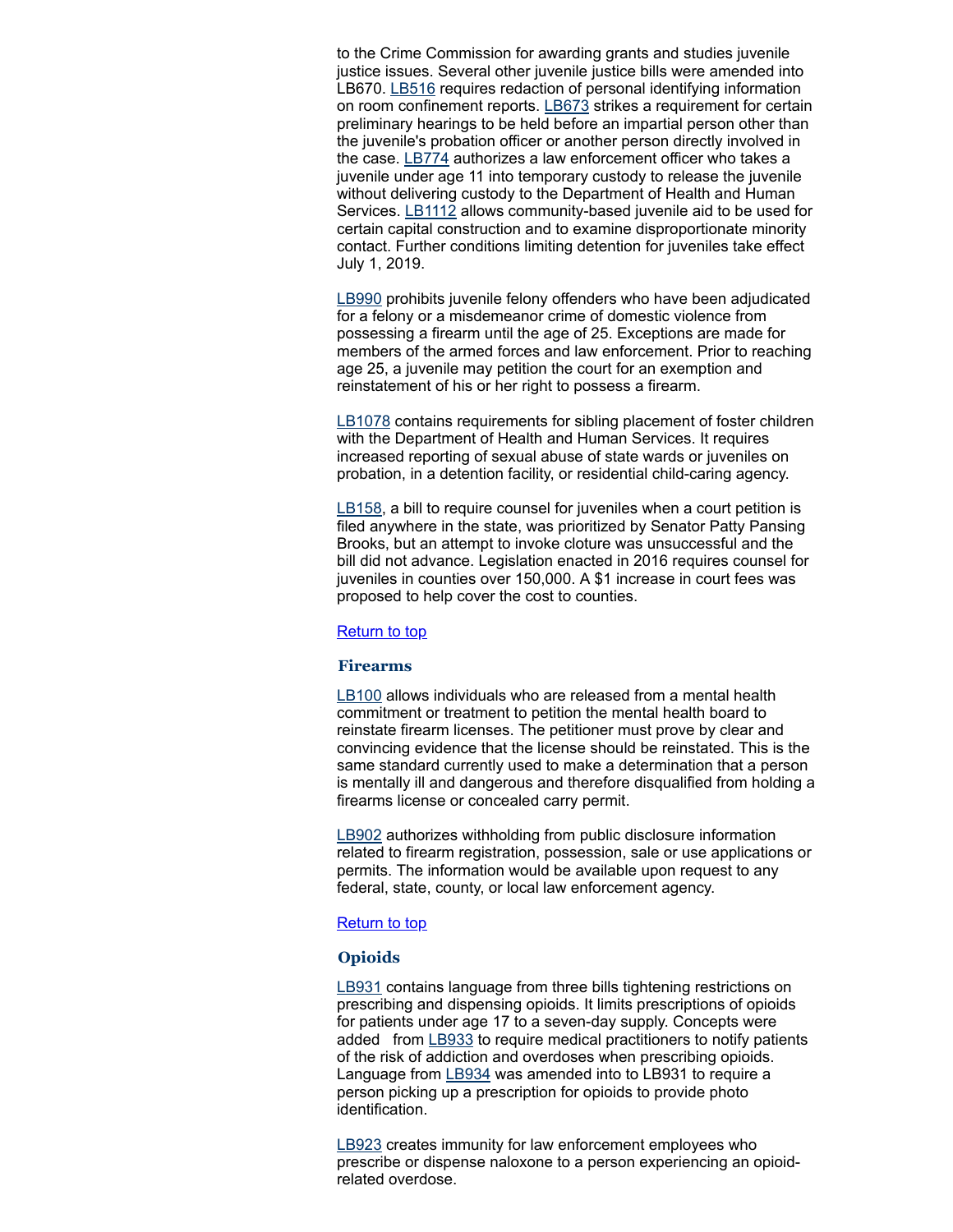#### [Return](#page-0-1) to top

## <span id="page-7-0"></span>**Motor Vehicles**

[LB909](https://nebraskalegislature.gov/bills/view_bill.php?DocumentID=34449) is an omnibus bill that contains provisions from ten other bills heard by the Transportation and Telecommunications Committee. Provisions from the original bill address requirements for certificates of title for assembled and kit vehicles to include the year, make, and model that the vehicle resembles. Other sections regulate and define autocycles ( [LB1092](https://nebraskalegislature.gov/bills/view_bill.php?DocumentID=34779)) and three-wheeled low speed motor vehicles ( [LB1049\)](https://nebraskalegislature.gov/bills/view_bill.php?DocumentID=34461) and make technical changes to titling statutes such as allowing DMV to remove improperly noted liens on boat and motor vehicle titles and creating "flood damaged" salvage titles ([LB895](https://nebraskalegislature.gov/bills/view_bill.php?DocumentID=33966)). The bill allows vehicles owned by the Metropolitan Utilities District to be registered in the same manner as public power district vehicles ( [LB740\)](https://nebraskalegislature.gov/bills/view_bill.php?DocumentID=33949). Sections from [LB1011](https://nebraskalegislature.gov/bills/view_bill.php?DocumentID=34594) require a driver approaching a tow truck, maintenance vehicle or garbage or recycling service vehicle to proceed with caution and move over if possible. [LB980](https://nebraskalegislature.gov/bills/view_bill.php?DocumentID=34430) allows for the transportation of divisible loads of hay bales on the interstate. [LB900](https://nebraskalegislature.gov/bills/view_bill.php?DocumentID=34149) updates references to federal transportation laws and increases fines for certain motor carrier statute violations. [LB860](https://nebraskalegislature.gov/bills/view_bill.php?DocumentID=34029) provides compensation for motor vehicle dealers affected by recalls and stop-sale orders. [LB896](https://nebraskalegislature.gov/bills/view_bill.php?DocumentID=34137) clarifies that the operative date for certain sections relating to electronic certificates of title would be no later than January 1, 2021.  $\underline{\text{L}B1136}$  provides a mechanism for online auto auctions to obtain titles for vehicles purchased as salvage vehicles.

[LB1030](https://nebraskalegislature.gov/bills/view_bill.php?DocumentID=34427) allocates motor vehicle sales tax based on the situs of vehicles owned by public power districts and licensed at their headquarters. The bill does not take effect until 2021 when the new vehicle titling and registration system will be implemented by the Department of Motor Vehicles.

[LB989](https://nebraskalegislature.gov/bills/view_bill.php?DocumentID=34326) allows for the operation of automated-driving-systemequipped vehicles in Nebraska as long as the driverless vehicle is capable of operating in compliance with traffic and motor vehicle safety laws. The state or political subdivisions cannot impose any taxes or more specific performance standards than those set out in state law. The state and political subdivisions are not required to plan or construct highways to accommodate driverless cars. Senator Curt Friesen has introduced [LR424,](https://nebraskalegislature.gov/bills/view_bill.php?DocumentID=36274) an interim study resolution to continue examination of autonomus vehicles.

[LB93](https://nebraskalegislature.gov/bills/view_bill.php?DocumentID=31038) is the Automatic License Plate Reader Privacy Act. Automatic license plate readers are mobile or fixed automated high-speed cameras used in combination with computer algorithms to convert images of license plates into computer-readable data. The bill prohibits their use except by a law enforcement agency for identifying outstanding parking or traffic violations, unregistered vehicles, vehicles registered to person with an outstanding warrant, and other law enforcement and parking enforcement uses. A governmental entity cannot retain captured plate data for more than 180 days unless it is subject to a preservation request, warrant, subpoena or court order, or considered evidence. Manual queries are limited. Governmental entities using plate readers must adopt usage and privacy policies and report them to the Crime Commission annually. Captured plate data is not considered a public record.

[LB177](https://nebraskalegislature.gov/bills/view_bill.php?DocumentID=30901) was introduced on behalf of the Department of Motor Vehicles to update laws relating to apportioned vehicles, the International Fuel Tax Agreement, and the Division of Motor Carrier Services.

[LB629](https://nebraskalegislature.gov/bills/view_bill.php?DocumentID=31226) waives the requirement for a Class A CDL holder to obtain a hazardous materials endorsement to transport 1,000 gallons or less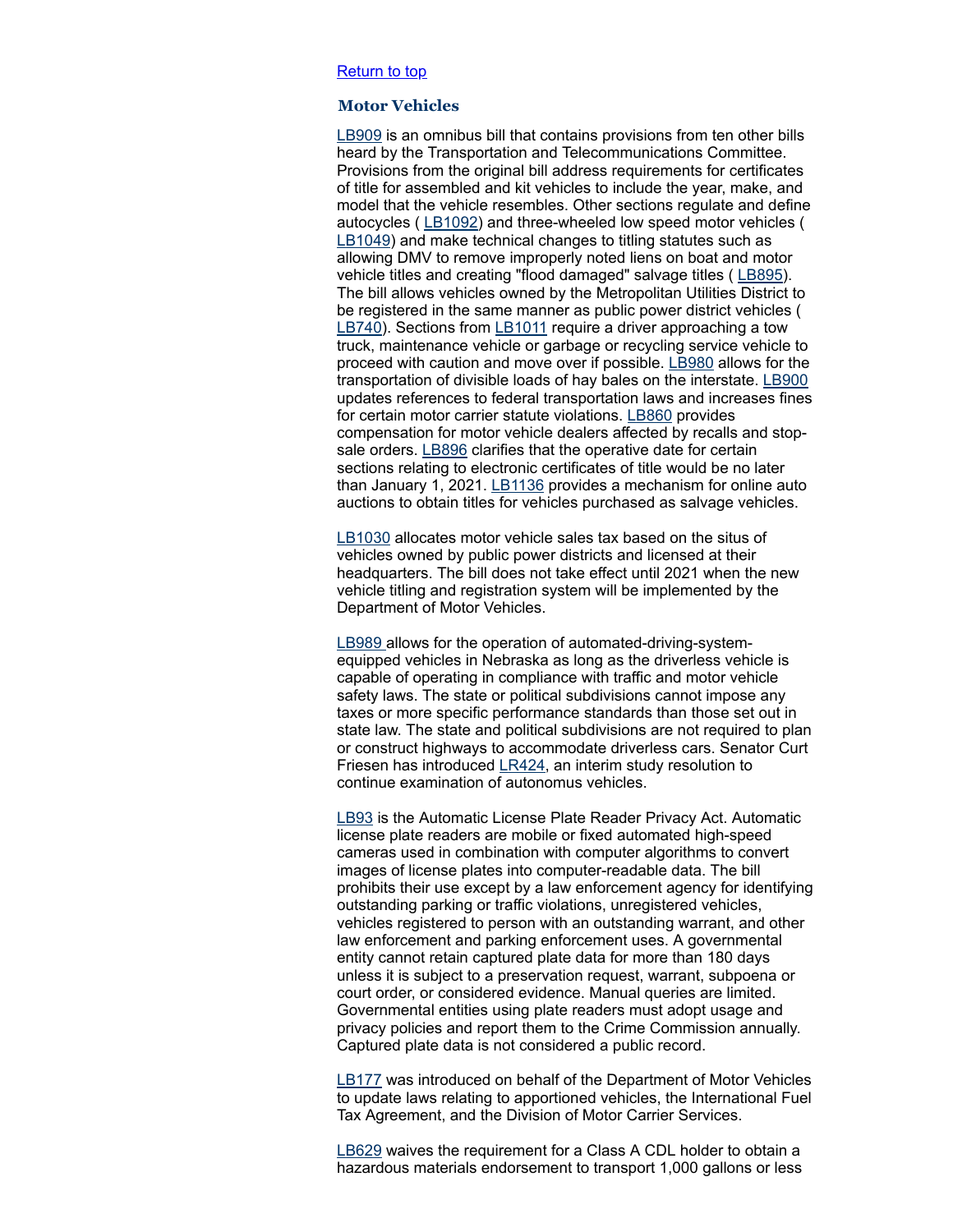of diesel fuel if certain requirement are met.

#### [Return](#page-0-1) to top

#### <span id="page-8-0"></span>**Veterans Issues**

[LB682](https://nebraskalegislature.gov/bills/view_bill.php?DocumentID=33879) grants service members authority to terminate leases, internet, television and other contracts if they receive military orders to relocate to a location that is not covered under the contract.

[LB497](https://nebraskalegislature.gov/bills/view_bill.php?DocumentID=31053) harmonizes references to veteran's discharge papers to reflect an electronic version of the DD214 document.

[LB685](https://nebraskalegislature.gov/bills/view_bill.php?DocumentID=33883) prioritizes funding for military dependents with developmental disabilities. Existing law presents a list of priorities for funding Medicaid home and community-based services waivers. LB685 would insert these dependents into the fifth position, before "all other persons by date of application".

[LB827](https://nebraskalegislature.gov/bills/view_bill.php?DocumentID=34181) changes terminology in veterans affairs statutes to reflect that the veterans' homes are managed by the Department of Veterans' Affairs, rather than the Department of Health and Human Services.

[LB1003](https://nebraskalegislature.gov/bills/view_bill.php?DocumentID=34686) revises the number of hours used to calculate military absences without loss of pay.

[LB96](https://nebraskalegislature.gov/bills/view_bill.php?DocumentID=30761) authorizes public and private sector initiatives to improve the military value of military installations such as Offutt Air Force Base and National Guard installations to access funding through the Department of Economic Development's Site and Building Development Fund.

# **[Return](#page-0-1) to top**

# <span id="page-8-1"></span>**Tax Increment Financing (TIF)**

[LB496](https://nebraskalegislature.gov/bills/view_bill.php?DocumentID=31530) allows tax increment financing (TIF) to be used for workforce housing in extremely blighted areas of high unemployment and poverty within cities. In rural communities, single-family or multifamily housing could be part of a TIF project. Prior to approving a redevelopment project for workforce housing, a municipality must conduct a housing study, prepare an incentive plan targeting the housing to existing or new workers, and hold a public hearing on the incentive plan.

[LB874](https://nebraskalegislature.gov/bills/view_bill.php?DocumentID=34010) rewrites TIF laws to require cities to provide more analysis of the project's qualifications. On or before May 1 each year, the city must compile information about the redevelopment projects that are financed in whole or part by TIF and report it to each county, school district, community college area, educational service unit and natural resources district. A redevelopment plan may include provisions that all taxes must be paid before they become delinquent in order for the project to receive funds from the division of taxes. If taxes are divided under the project, the amount of taxes allocated to the project, the tax statement must include an explanation that the taxes have been divided as part of a redevelopment project under the Community Development Law for a period not to exceed 15 years.

## [Return](#page-0-1) to top

#### <span id="page-8-2"></span>**Urban Affairs**

[LB256](https://nebraskalegislature.gov/bills/view_bill.php?DocumentID=31139) creates the Vacant Property Registration Act. It allows a city of the first class, second class or village to adopt a vacant property registration ordinance that would create a database of vacant properties. The ordinance would require owners to provide a plan for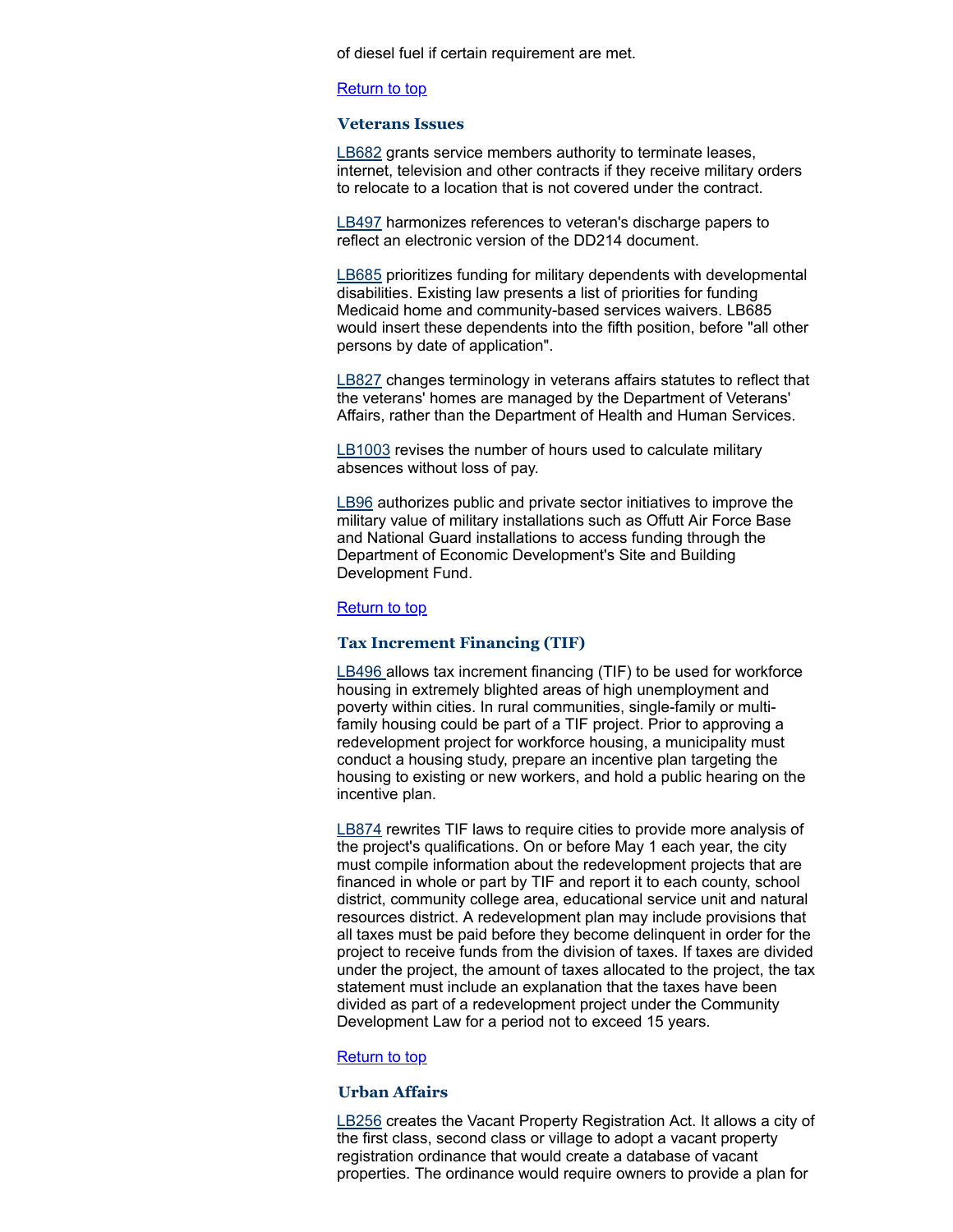occupancy of the property and allow a program administrator to inspect the interior and exterior of the property. Unpaid registration fees and fines for violations of the ordinance would become a lien upon the property upon the recording of a notice of the register of deeds office. The lien would be subordinate to all liens recorded prior to the time the notice of the lien is recorded.

[LB304](https://nebraskalegislature.gov/bills/view_bill.php?DocumentID=30779) eliminates residency requirements for members of a county housing agency and addresses other implementation issues suggested by an interim study.

[LB873](https://nebraskalegislature.gov/bills/view_bill.php?DocumentID=33944) was passed by the Legislature on the last day of the session and vetoed by Governor Ricketts. The omnibus bill would have made technical changes to city and village statutes. Language amended into the bill from [LB875](https://nebraskalegislature.gov/bills/view_bill.php?DocumentID=34237) allowed cities and villages to enter into interlocal agreements with counties in which the extraterritorial zoning jurisdiction is located to provide for joint and cooperative actions to abate, remove, or prevent nuisances within such jurisdiction. Other sections from [LB854](https://nebraskalegislature.gov/bills/view_bill.php?DocumentID=34329) would have allowed all municipalities to implement a land bank to help manage taxdelinquent properties. The authority of land banks to issue debt without a vote of the people was cited as one of the reasons for the veto. Senator Dan Quick has introduced an interim study resolution, [LR400,](https://nebraskalegislature.gov/bills/view_bill.php?DocumentID=36308) to examine land banks further.

# [Return](#page-0-1) to top

# <span id="page-9-0"></span>**State Budget**

After battling over whether providing funds for Title X family planning clinics should be in the state budget or addressed separately as a policy issue, [LB944,](https://nebraskalegislature.gov/bills/view_bill.php?DocumentID=34302) the mainline state budget, was adopted. It contains an across-the-board reduction in general fund appropriations for many state agencies and operations budgets of two percent in FY17-18 and FY18-19.

# [Return](#page-0-1) to top

# <span id="page-9-1"></span>**Retirement**

[LB1005](https://nebraskalegislature.gov/bills/view_bill.php?DocumentID=34379) requires political entities such as schools and county hospitals that are contemplating business decisions that would result in employees being removed from the state-administered retirement systems to give notice of their intent and reimburse the retirement plan for costs. Some schools have outsourced support staff in an effort to reduce costs and have removed those employees from the school retirement plan. Because actuarial studies to do not account for a number of employees leaving the system at once, the plan and participants can incur unanticipated costs.

### [Return](#page-0-1) to top

#### <span id="page-9-2"></span>**Other Issues**

[LB724](https://nebraskalegislature.gov/bills/view_bill.php?DocumentID=34037) requires gross lottery proceeds to be deposited into the account of the sales outlet location, county, city or village no later than five business days following the day they were collected. Other provisions require keno operators to segregate funds.

[LB745](https://nebraskalegislature.gov/bills/view_bill.php?DocumentID=34256) allows a city or county that has to make a refund of sales taxes in an amount of \$5,000 or more to designate whether it will be deducted from its tax proceeds in one lump sum or twelve equal installments.

[LB741](https://nebraskalegislature.gov/bills/view_bill.php?DocumentID=33848) brings the Real Property Appraiser Act into compliance with federal laws. It eliminates the credential for a real property associate.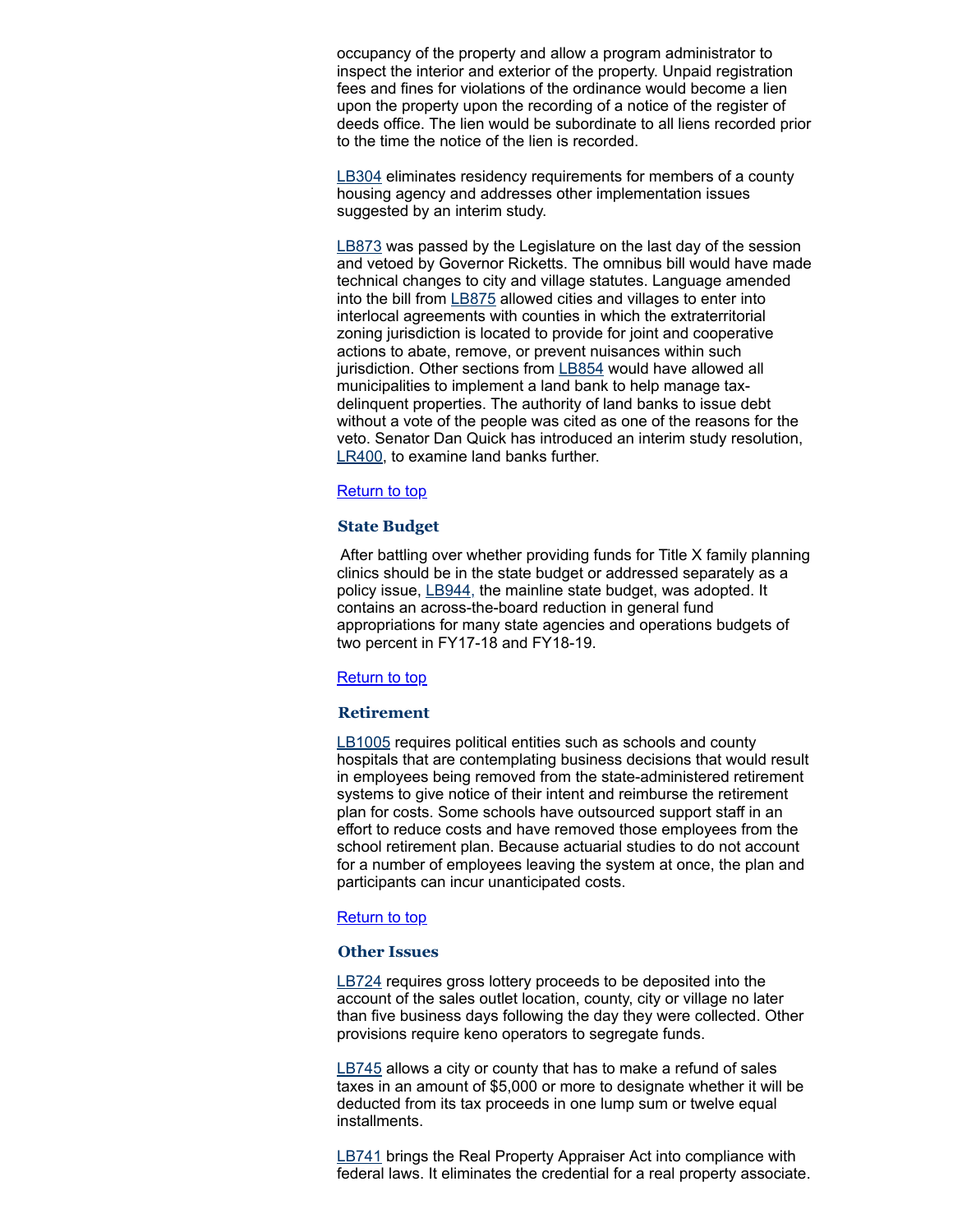The bill took effect on April 11.

[LB750](https://nebraskalegislature.gov/bills/view_bill.php?DocumentID=34286) makes technical changes to the process for lenders to release liens. It replaces the obligation of a lender to deliver the release of a mortgage or deed of reconveyance to the register of deeds, rather than the borrower.

[LB786](https://nebraskalegislature.gov/bills/view_bill.php?DocumentID=34298) updates language in 14 county statutes to be gender neutral. [LB785,](https://nebraskalegislature.gov/bills/view_bill.php?DocumentID=34297) a bill to make similar changes to marriage license statutes, failed to advance from the Judiciary Committee.

[LB994](https://nebraskalegislature.gov/bills/view_bill.php?DocumentID=34425) creates the Rural Broadband Task Force to study ways to expand the availability of broadband telecommunications services in rural areas.

[LB1000](https://nebraskalegislature.gov/bills/view_bill.php?DocumentID=34142) requires a vote of the people before a qualified public agency can issue bonds under the Public Facilities Construction and Finance Act.

[LB1120](https://nebraskalegislature.gov/bills/view_bill.php?DocumentID=34726) creates a process for licensing bottle clubs that is similar to the issuance of retail liquor licenses. If a bottle club is located outside of municipal boundaries, the \$300 annual license fee is paid to the county treasurer. Bottle clubs are establishments where persons pay a fee to bring in their own alcoholic liquor. The bill also addresses the payment of music royalties.

# [Return](#page-0-1) to top

#### <span id="page-10-0"></span>**Interim Studies**

What follows is a partial listing of interim study resolutions that were introduced for examination during the summer and fall months. This listing represents only those studies determined to be of significant interest and importance to county government. Listed here are the resolution numbers, the introducer, a brief description of the issue, and the committee that will conduct the hearing. If a public hearing will be held on a study resolution, the date and time will be posted on the Legislature's website. A complete list of the studies is available [here.](https://nebraskalegislature.gov/pdf/reports/interim/2018_interim_study.pdf)

[LR368](https://nebraskalegislature.gov/bills/view_bill.php?DocumentID=36166) (Kolterman) Interim study to examine the public employees' retirement systems administered by the Public Employees Retirement Board. *Nebraska Retirement Systems*

[LR369](https://nebraskalegislature.gov/bills/view_bill.php?DocumentID=36167) (Kolterman) Interim study to carry out the provisions of 13- 2402 which require the Nebraska Retirement Systems Committee to monitor underfunded defined benefit plans administered by political subdivisions. *Nebraska Retirement Systems*

[LR370](https://nebraskalegislature.gov/bills/view_bill.php?DocumentID=36165) (Hansen) Interim study to conduct a review of issues arising from the lack of mental health treatment for those in the criminal justice system. *Judiciary*

[LR371](https://nebraskalegislature.gov/bills/view_bill.php?DocumentID=36095) (Brasch) Interim study to compile information regarding the number and nature of fence dispute claims filed pursuant to 34- 112.02 and the extent to which mediation services have been utilized. *Agriculture*

[LR373](https://nebraskalegislature.gov/bills/view_bill.php?DocumentID=36075) (Lindstrom) Interim study to examine the potential for public safety officers to retain a portion of pension funds for health care under section 402(l) of the Internal Revenue Code. *Nebraska Retirement Systems*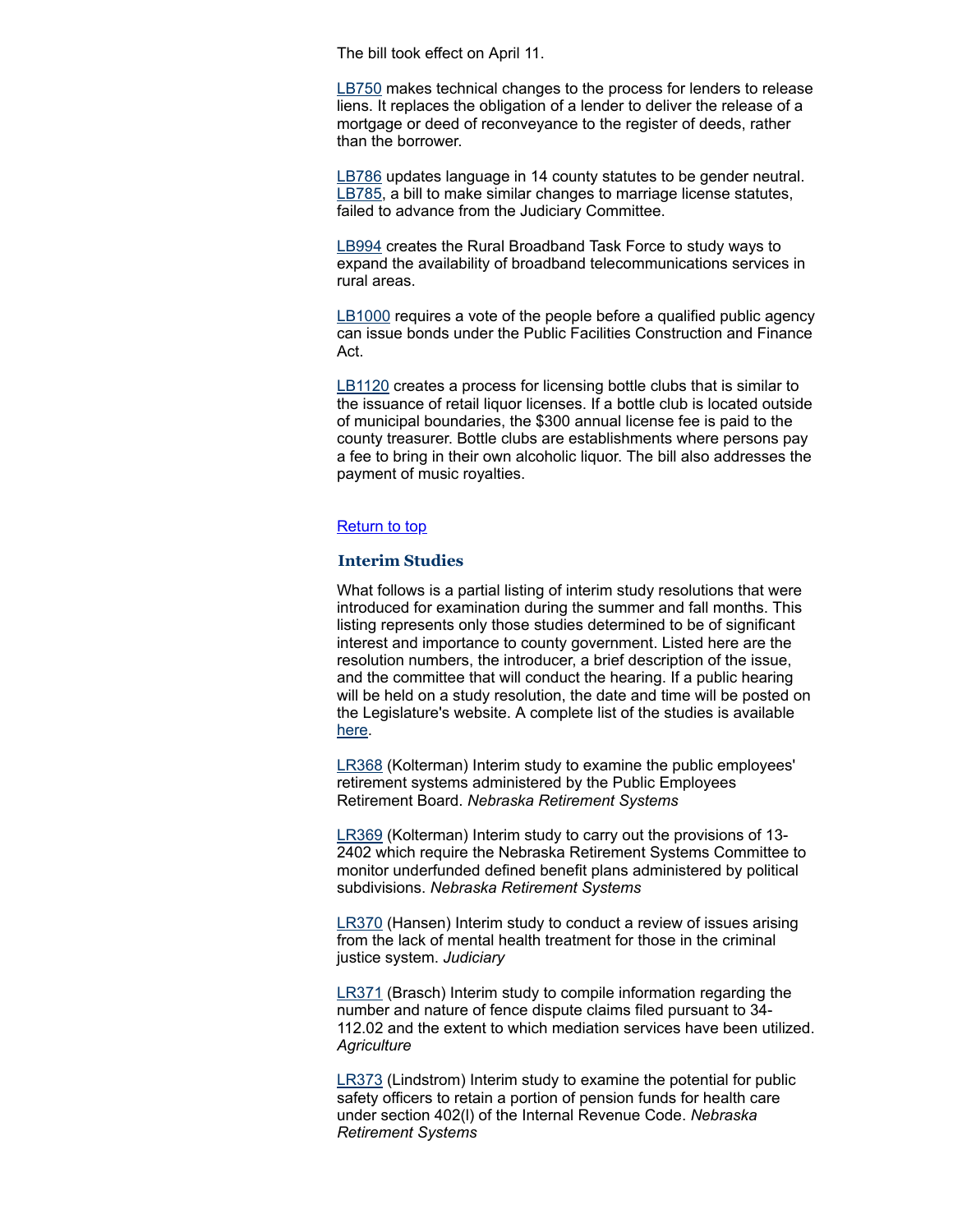[LR374](https://nebraskalegislature.gov/bills/view_bill.php?DocumentID=35775) (Clements) Interim study to examine the regional boundaries of the Nebraska Planning and Development Regions. *Government, Military and Veterans Affairs*

[LR377](https://nebraskalegislature.gov/bills/view_bill.php?DocumentID=36031) (Lowe) Interim study to review procedures and practices at the Youth Rehabilitation Center-Kearney and the Youth Rehabilitation and Treatment Center-Geneva with the intent to improve safety and security. *Health and Human Services*

[LR387](https://nebraskalegislature.gov/bills/view_bill.php?DocumentID=35870) (Hughes) Interim study to examine issues relating to the spread of Eastern Redcedar trees. *Natural Resources*

[LR391](https://nebraskalegislature.gov/bills/view_bill.php?DocumentID=36261) (Hansen) Interim study to examine the effects on elections should Nebraska switch to an all vote-by-mail system. *Government, Military and Veterans Affairs*

[LR395](https://nebraskalegislature.gov/bills/view_bill.php?DocumentID=36265) (Bostelman) Interim study to examine issues to identify the needs of and improve upon the emergency medical services system provided by volunteers in Nebraska. *Health and Human Services*

[LR400](https://nebraskalegislature.gov/bills/view_bill.php?DocumentID=36308) (Quick) Interim study to examine issues related to the Nebraska Municipal Land Bank Act. *Urban Affairs*

[LR405](https://nebraskalegislature.gov/bills/view_bill.php?DocumentID=36338) (Walz) Interim study to examine the conditions which lead to the congregation, isolation, and segregation of Nebraskans with mental illness who reside in institutional settings and those at risk of placement in institutional settings due to a lack of community support and services. *Health and Human Services*

[LR406](https://nebraskalegislature.gov/bills/view_bill.php?DocumentID=36168) (Morfeld) Interim study to examine the feasibility of adopting the American Bar Association's Guidelines for the Appointment and Performance of Defense Counsel in Death Penalty Cases. *Judiciary*

[LR407](https://nebraskalegislature.gov/bills/view_bill.php?DocumentID=36340) (Morfeld) Interim study to examine the self-funded model that has led to the development and management of technology to allow citizens electronic access to government information and services. *Government, Military and Veterans Affairs*

[LR408](https://nebraskalegislature.gov/bills/view_bill.php?DocumentID=36309) (Morfeld) Interim study to examine resources available to the state and political subdivisions to fund roads. *Revenue*

[LR409](https://nebraskalegislature.gov/bills/view_bill.php?DocumentID=36253) (Urban Affairs Committee) Interim study to examine issues related to the disconnection of territory from the corporate limits of cities of the first class, cities of the second class, and villages. *Urban Affairs*

[LR417](https://nebraskalegislature.gov/bills/view_bill.php?DocumentID=36262) (McCollister) Interim study to examine whether inmates in county jails, who are eligible to vote, are being unconstitutionally disenfranchised due to their circumstances. *Government, Military and Veterans Affairs*

[LR418](https://nebraskalegislature.gov/bills/view_bill.php?DocumentID=36320) (Howard) Interim study to examine the disproportionality that exists in Nebraska's foster care and juvenile justice systems. *Judiciary*

[LR424](https://nebraskalegislature.gov/bills/view_bill.php?DocumentID=36274) (Friesen) Interim study to examine a comprehensive list of issues related to the operation of autonomous vehicles in Nebraska. *Transportation and Telecommunications*

[LR425](https://nebraskalegislature.gov/bills/view_bill.php?DocumentID=36275) (Friesen) Interim study to examine issues under the jurisdiction of the Transportation and Telecommunications Committee. *Transportation and Telecommunications*

[LR426](https://nebraskalegislature.gov/bills/view_bill.php?DocumentID=36276) (Friesen) Interim study to examine issues raised by LB 1031, 2018, which considered whether the One-Call Notification System